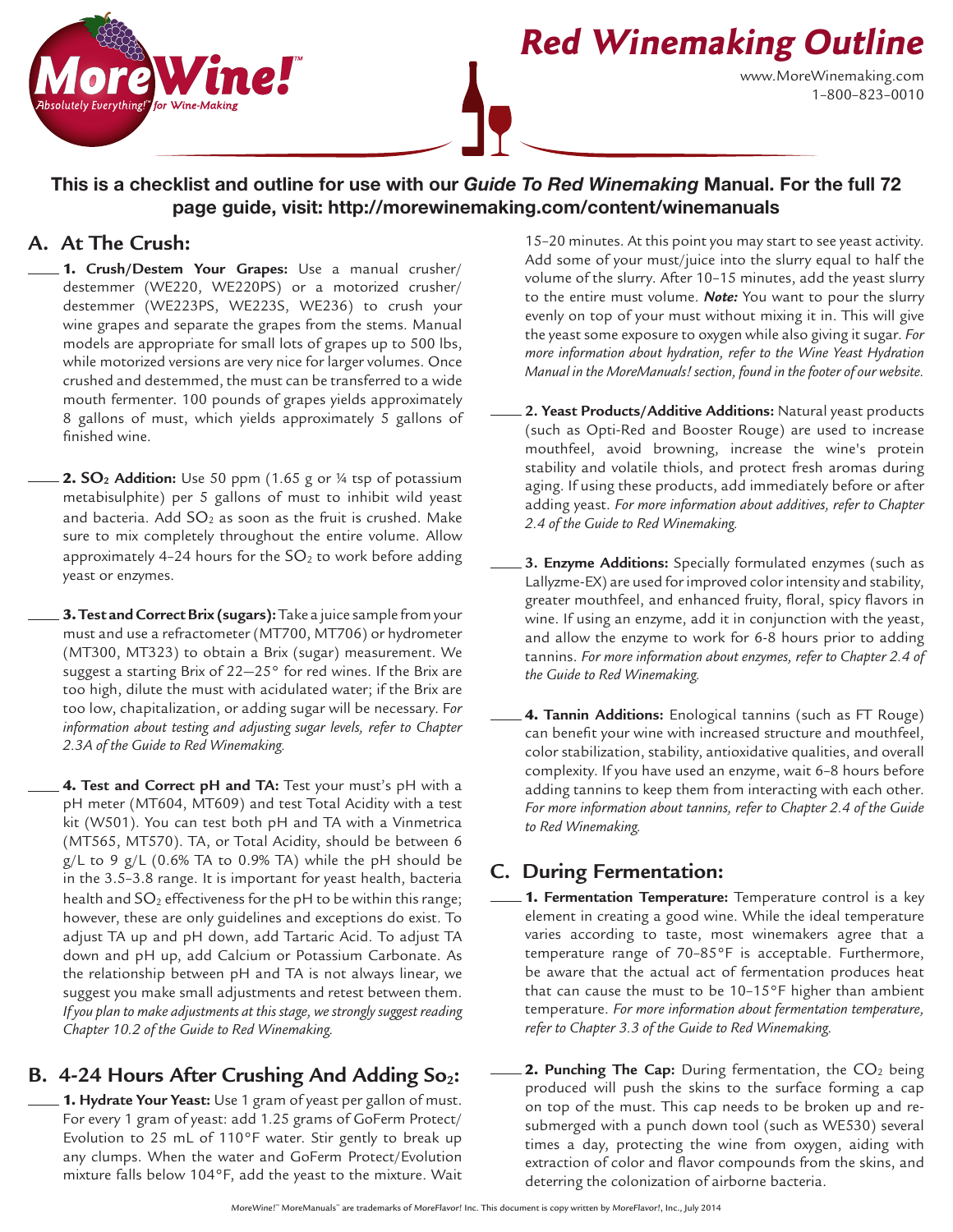3. **Fermaid-O Addition (1st dose):** At first formation of a cap, use 1.5 grams of Fermaid-O per gallon of must. Dissolve the Fermaid-O in enough room temperature water to make a slurry. Stir until dissolved and mix into the entire must volume.

4. **Fermaid-K Addition (2nd dose):** A third of the way through fermentation (after 8–10° Brix have been consumed), use 1 gram of Fermaid-K per gallon of must. Dissolve the Fermaid-K in enough room-temperature water to make a slurry. Stir until dissolved and mix into the entire must volume.

### **D. At The End Of Primary Fermentation:**

1. **When to Press:** Perform a Brix reading with either a refractometer or a hydrometer. If using a refractometer, you must compensate for the presence of alcohol using our online calculator. If using a hydrometer, due to the presence of alcohol in the wine, a reading of -1.5° to -2° Brix will indicate that all sugars have been consumed. In most cases, when you reach 0° Brix, it is time to press. *For a more in depth look at when to press, refer to Chapter 3.4 of the Guide to Red Winemaking.*

2. **Pressing:** Now that fermentation is done, the wine will need to be extracted from the seeds and skins. The ideal equipment for pressing is a gentle Speidel Bladder Press (GER102, GER104, GER106), which will press by gently expanding a bladder in the center of the grapes using household water pressure. The wine is collected beneath the press in a shallow container and then needs to be transferred to your storage vessel with minimal head space to minimize exposure to oxygen. You will need an airlock on whatever vessel is used to allow for the off-gassing residual CO2. *For more information about pressing, refer to Chapter 4 of our Guide to Red Winemaking.*

3. **Racking Off the Gross Lees:** After pressing your wine, a large amount of sediment will settle out within 1–2 days. This material is referred to as the *gross lees*. If wine is left on the gross lees it will develop negative flavors and aromas. Siphon, or rack as it is sometimes called, the wine off the gross lees into an appropriately sized fermenter with minimal head space. A thin layer of sediment called *light lees*, which is beneficial to the red wine at this stage, will settle out after your initial racking. This layer of light lees serves as a great nutrient source for the Malolactic bacteria. *For more information about racking off the gross lees read Chapter 5 of our Guide to Red Winemaking.*

#### **E. Malolactic Fermentation:**

1. **About Malolactic Bacteria:** Malolactic Fermentation, referred to as *MLF*, is not actually a fermentation, but instead a conversion of harsher malic acid in the wine into the softer lactic acid and  $CO<sub>2</sub>$ . MLF will lower the acidity and cause the wine to become more rounded and approachable. Going through an MLF now will also prevent this process from happening later in the bottle, which can ruin your wine. An MLF can take as little as 2 weeks, if the conditions are optimal and as long as several months, if the conditions are harsh. Just like wine yeast, there are many types of ML bacteria, each specific to the varietal of wine, and all with their own alcohol, pH, SO<sub>2</sub> and temperature tolerance. For a list of Malolactic bacteria, visit our website. *For more information, read Chapter 6 in our Guide to Red Winemaking or read our Malolactic Bacteria* 

*Information Manual, which can be found in the MoreManuals! link in the footer of our website.* 

- 2. **Starting Malolactic Fermentation:** *For Lallemand Bacteria (DYWM1, DYWM2, DYWM3, DYWM5):* Every 1 gram of ML bacteria, you will be adding 20 grams of an ML nutrient, Acti-ML, to 100 mL of distilled water at 77°F (25°C), stirring until fully dissolved. Then, add your bacteria to your Acti-ML slurry. Wait for 15 minutes, and thoroughly stir this slurry into your wine. *For Christian Hansen Bacteria (DYWM, DYWM7, DYWM8):* Add directly to the wine without stirring. *After Either Bacteria Has Been Added:* Mix 1 gram of Opti-Malo Plus per gallon of wine in a small amount of water and add to the entire volume.
- 3. **Managing Malolactic Fermentation:** During MLF, try and maintain the temperature around 70°F. Stir the lees back up into the wine twice a week with a lees stirrer (such as WE590). As the MLF slows, check for completion with a chromatography test (MT930). Oak cubes or staves may be added to your vessel during MLF (many winemakers feel that better integration of oak character can be achieved if oak is added during MLF, instead of during long term aging). You will need to have an airlock on your fermenter during MLF. *Note:* A lack of visible bubbling does not mean that your bacteria are not working. If no visible activity is observed, begin testing for completion after three weeks.
- 4. **At the Completion of Malolactic Fermentation:** Confirm that MLF is complete using the chromatography test kit. If performing sur-lie aging, proceed without racking, otherwise, rack your wine off any lees and proceed to making adjustments.

## **F. Post Malolactic Fermentation Completion:**

- 1. Adjust SO<sub>2</sub> Levels: You will need to prepare the wine for aging/storage, so a specific amount of  $SO<sub>2</sub>$  is added to the wine to establish protection to help guard the wine against oxidative browning and potential spoilage organisms. Since the amount of sulfite needed corresponds to the pH of the wine, we recommend taking a pH reading and consulting the chart in Chapter 10.7 of the Guide to Red Winemaking. If you do not have a pH meter or strips, we recommend using 50 ppm of SO2 (1.65 g or ¼ tsp per 5 gallons). *Please Note:* Young wine consumes  $SO_2$  faster than aged wine, as the  $SO_2$ interacts with dissolved oxygen and solids that are at their highest concentrations now. We recommend testing/making an addition at the following intervals after MLF: Now, 2 weeks, 6 weeks, 10 weeks, 16 weeks and around every 8 weeks after that. For a complete explanation of  $SO<sub>2</sub>$  management, we strongly recommend reading Chapter 10.7 of the Guide to Red Winemaking.
- 2. **Adjust the TA and pH:** Test the wine's TA and pH. Ideally, adjust your wine to have a pH in the 3.4–3.65 range with a TA in the 6 g/L to 9 g/L range. Before making a final decision about any additions or adjustments, make sure to test *and* taste the wine. If changes are desired, we suggest doing a bench trial with a small sample of your wine before adjusting the entire batch. *For a more in depth look at pH and TA adjustment, refer to Chapters 8 and 10.2 of the Guide to Red Winemaking.*